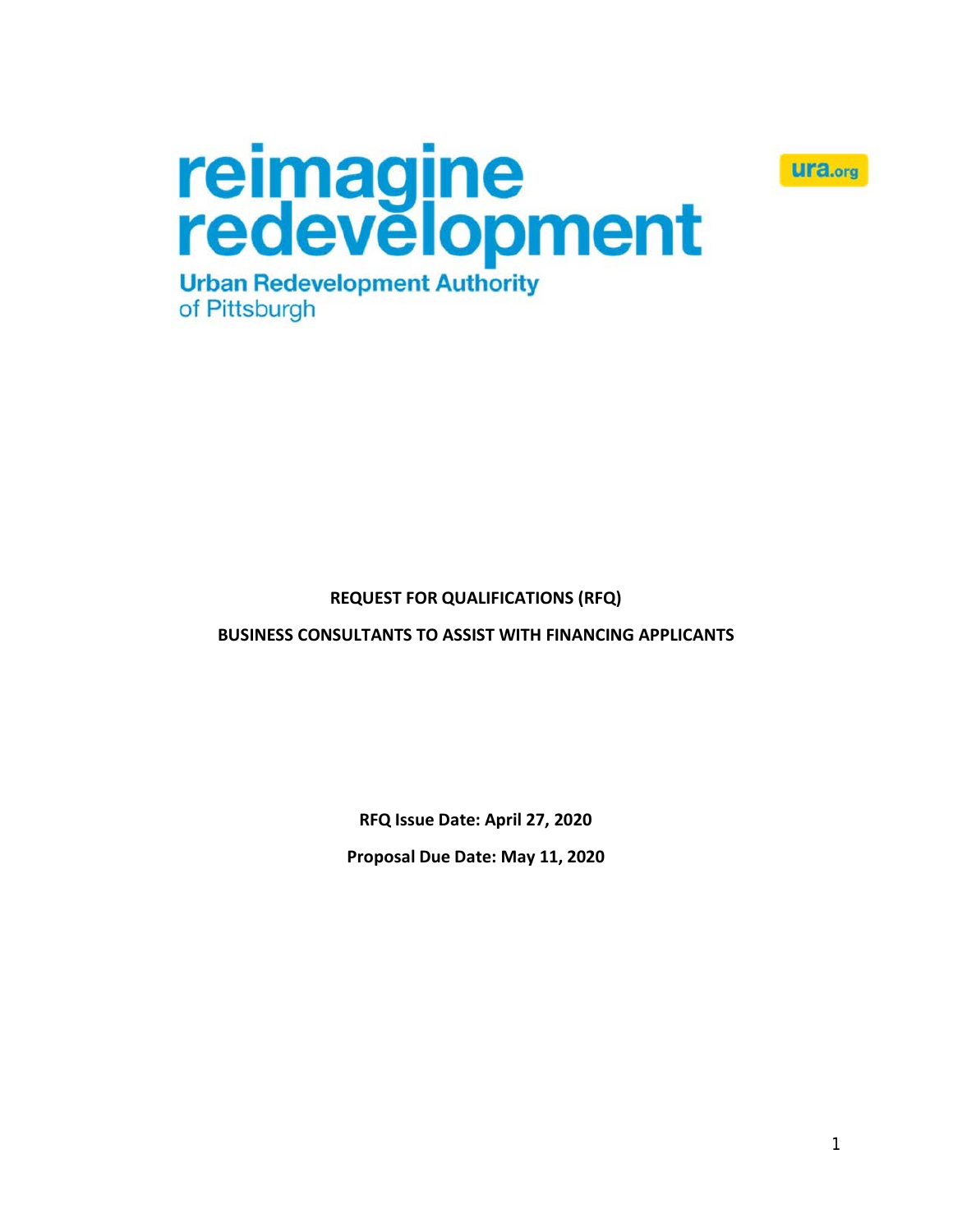# **URBAN REDEVELOPMENT AUTHORITY OF PITTSBURGH REQUEST FOR QUALIFICATIONS (RFQ) Business Consultants to Assist with Financing Participants Issued on April 27, 2020**

### **1. GOAL OF THE RFQ**

The Urban Redevelopment Authority of Pittsburgh (URA) requests qualifications from individuals and consulting firms (Consultant) to provide pre-loan and post-loan assistance to businesses going through the URA's Center for Innovation and Entrepreneurship (CIE) loan process. Specifically, respondents to this RFQ should have experience assisting businesses who are growing or starting a home-based childcare business.

The URA plans to select one (1) or more respondents to be part of an approved list of Consultants to provide pre-and post-loan assistance to businesses in CIE's portfolio. Each approved Consultant will remain on the list for one year from the date of approval by the URA's Board of Directors. The term may be extended at the discretion of the URA. The work required will be on an as-needed basis.

### **2. BACKGROUND**

The URA is the City of Pittsburgh's (City) economic development agency, committed to creating jobs, expanding the City's tax base and improving the vitality of businesses and neighborhoods. Incorporated in 1946 as one of the first redevelopment authorities in the United States, the URA achieves this mission by assembling, preparing, and conveying sites for major mixed‐use developments; and by providing a portfolio of programs that include financing for business location, relocation and expansion, housing construction and rehabilitation, and home purchases and improvements. The URA conducts these activities using unique powers granted by the Commonwealth's Urban Redevelopment Law to deploy and attach conditions to the use of public subsidies and the disposition of publicly owned land.

Due to the URA's mandate and a citywide push to expand economic opportunity throughout the City, CIE works extensively with entrepreneurs and small to medium‐sized businesses to help them start and grow their businesses.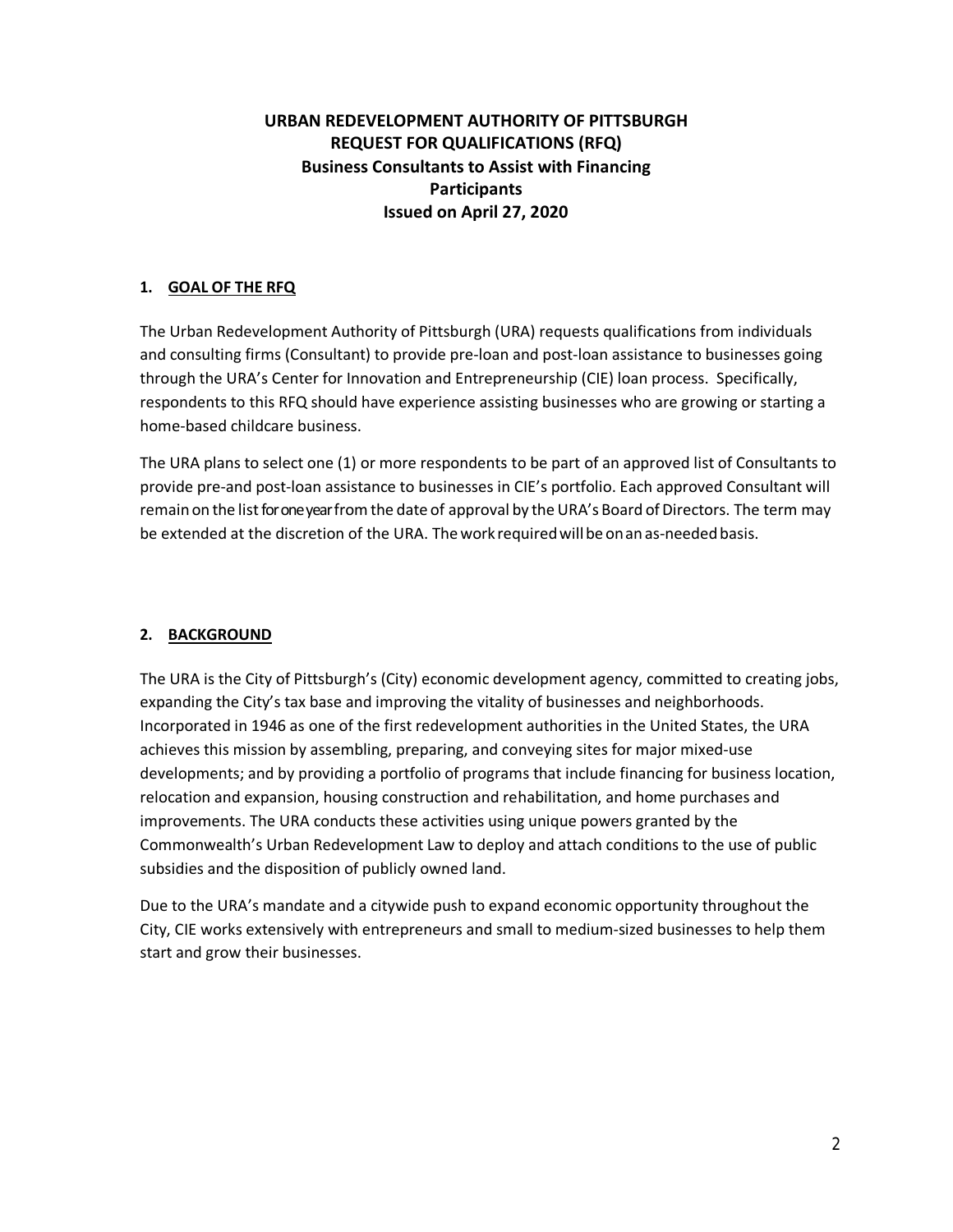## **3. OBJECTIVES**

The URA seeks to provide additional business assistance to entrepreneurs and businesses utilizing its financing programs. This will enable CIE to provide comprehensive financial services and to help businesses have strong applications and sustainability.

To effectively accomplish its objectives, the URA is soliciting information from qualified parties to assist existing and emerging child care providers in navigating the Standards, Training/Professional Development, Assistance, Resources, and Supports (STARS) system, state and federal regulations, and compliance concerns.

### **4. GENERAL INFORMATION**

Experience, training, and expertise are required in the following areas: Deep understanding of the childcare industry, including regulations and compliance concerns; early childhood learning; and developing Group Child Care Homes and Family Child Care Homes as defined below.

- Group Child Care Home: A child care facility serving 7 to 12 children of various ages or 7 to 15 children, 5 years old to 15 years old, wherein such children are not related to the caregiver.
- Family Child Care Home: A child care facility, operated out of a home, where 4 to 6 children, who are not related to the caregiver, receive child care.

Compensation will be \$65/hr.

# **5. SCOPE OF SERVICES**

Applicants should reference one (1) or more of the areas below in their submission.

- 1. PA state childcare licensing process
- 2. State Inspection process and requirements
- 3. Keystone STARS initiative
- 4. Regulations for children with disabilities
- 5. PA Child Care Works- Subsidized Child Care
- 6. City of Pittsburgh zoning and permitting process
- 7. Early childhood education and curriculum development
- 8. Accessing state and various funding sources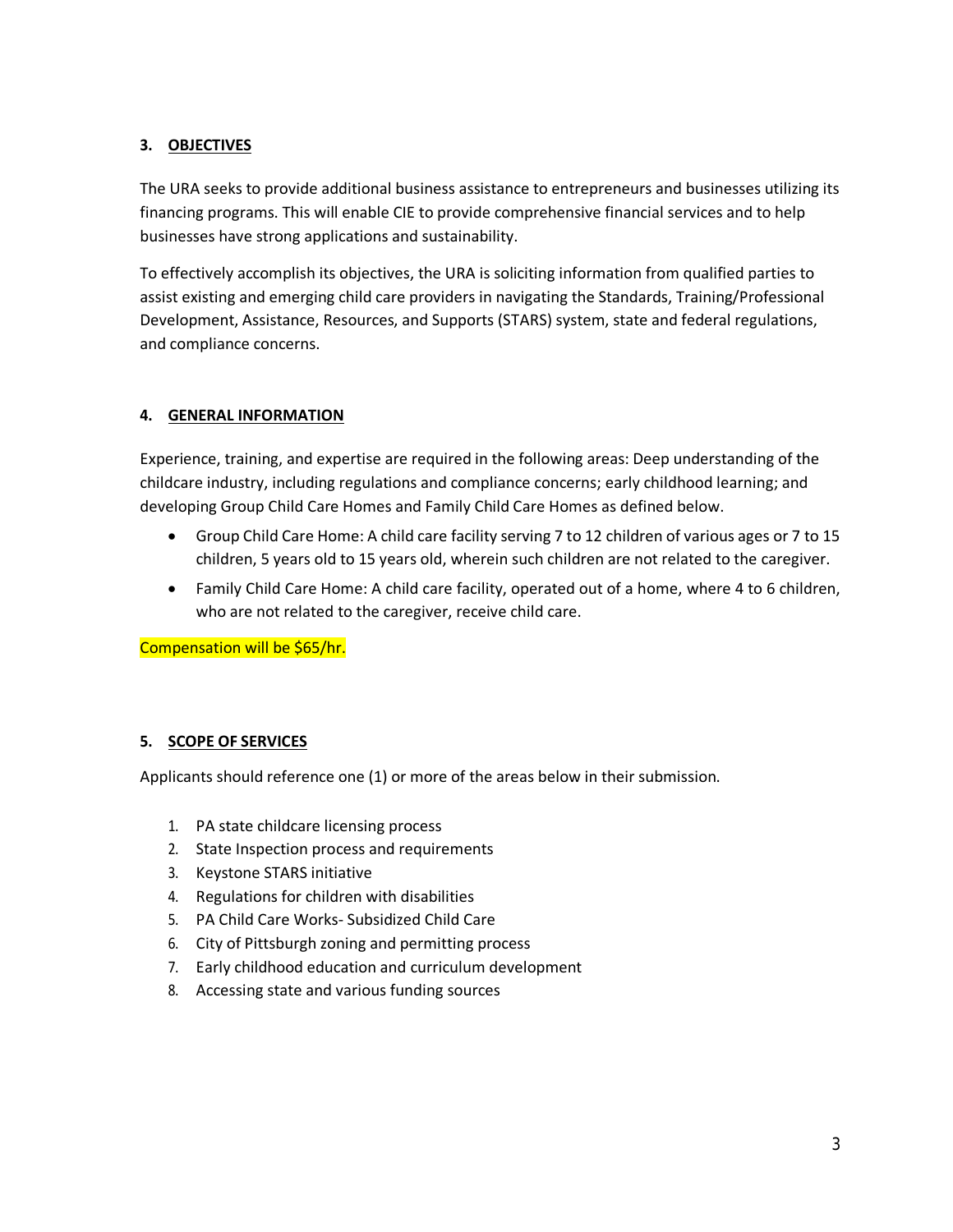### **6. SUBMISSION REQUIREMENTS**

- 1. One (1)electronic copy ofrespondent'squalifications
- 2. Please limit total submission to ten (10) pages or less
- 3. Title page that includes the Consultant's name, a contact person, and contact information.
- 4. Table of Contents
- 5. Qualifications:

Please respond to the following sections, clearly marking them accordingly. If you are unable to provide a response to a particular question, leave the section blank. Please do not provide any information other than what is specifically requested.

- a. Experience Briefly describe similar consulting work you or your firm has completed.
- b. Organization Profile
	- Provide a brief profile of your firm using the format below:
		- i. Total number of employees
		- ii. Hourly rate charged for technical assistance services. The respondent shall submit with its proposal.
		- iii. Resumes of Consultant(s) to provide the service
		- iv. Certifications and/or Licenses
- c. References Provide three (3) references from entities or business clients that have worked with you or your firm on similar projects. Include the reference's name, title, address, direct telephone number, and email address.
- d. Primary Qualification Provide a brief narrative that explains why you are, or your firm is qualified to provide the scope of services discussed above.
- 6. Minority and Women-Owned Business Enterprise (MWBE) Narrative State, as succinctly as possible, how your firm will incorporate MWBE participation on the contract should it be awarded to you or your firm. MWBE participation can be satisfied by working with:
	- MBE or WBE owned firms, suppliers, or subconsultants
		- i. If you are using an MBE or WBE subconsultant or partner to perform any part of this work, list the business name, type, address, and owner information.
- 7. OtherInformation –Please provide any other information you believe is pertinent to the URA's consideration of your firm. Please limit your response to this question to no more than two (2) pages.

### **7. INQUIRIES**

Inquiries related to this RFQ are to be directed by email to: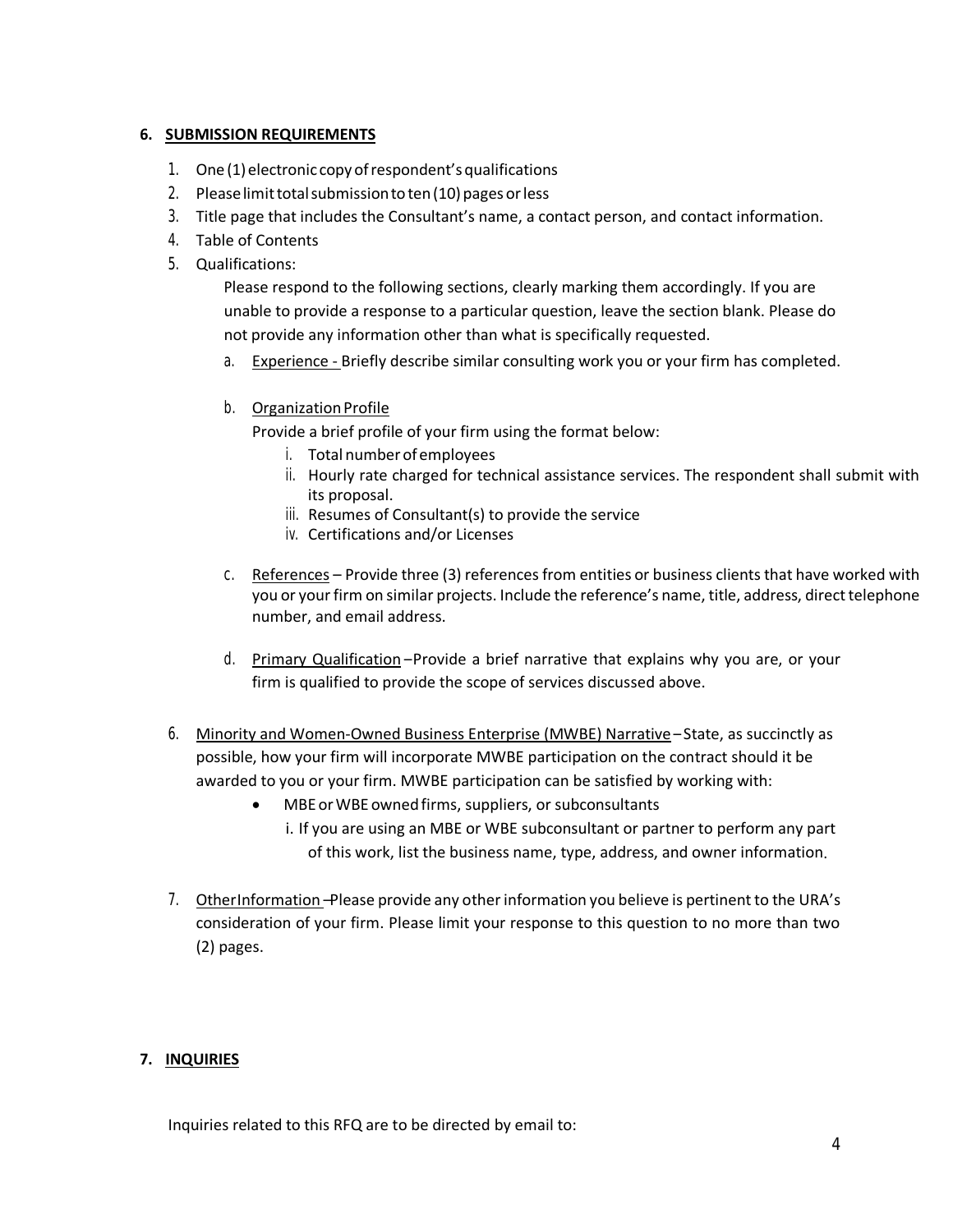#### **Lynnette Morris**

[lmorris@ura.org](mailto:lmorris@ura.org)

Inquiries related to MWBE participation are to be directed by email to:

#### **Lisa Moses**

[mwbe@ura.org](mailto:mwbe@ura.org)

### **8. SUBMISSION DEADLINE: May 11, 2020**

The respondent should submit one (1) electronic copy delivered in PDF format via email, CD or flash drive to:

> **Lynnette Morris AdministrativeAssistant Urban Redevelopment Authority of Pittsburgh 412 Boulevard of Allies, Suite 901 Pittsburgh, PA 15219** [lmorris@ura.org](mailto:lmorris@ura.org)

### **9. REVIEW OF QUALIFICATIONS**

- The qualifications review committee will consist of relevant staff from the URA's Business Solutions Department and relevant URA senior leadership.
- The qualifications review committee will check responses against mandatory criteria.
- Formal interviews with respondents may be scheduled at the discretion of the qualifications review committee.
- During the evaluation process, the URA reserves the right to request additional information or clarifications from the respondents or to allow or waive corrections, errors or omissions.
- A qualification review committee will review each response submitted and shall recommend to the URA Board of Directors a list of respondents based upon their responses to this RFQ.

### **10. SELECTION CRITERIA**

- A. Experience:
	- o The respondent's experience in providing services like those within the Scope of Services described herein.